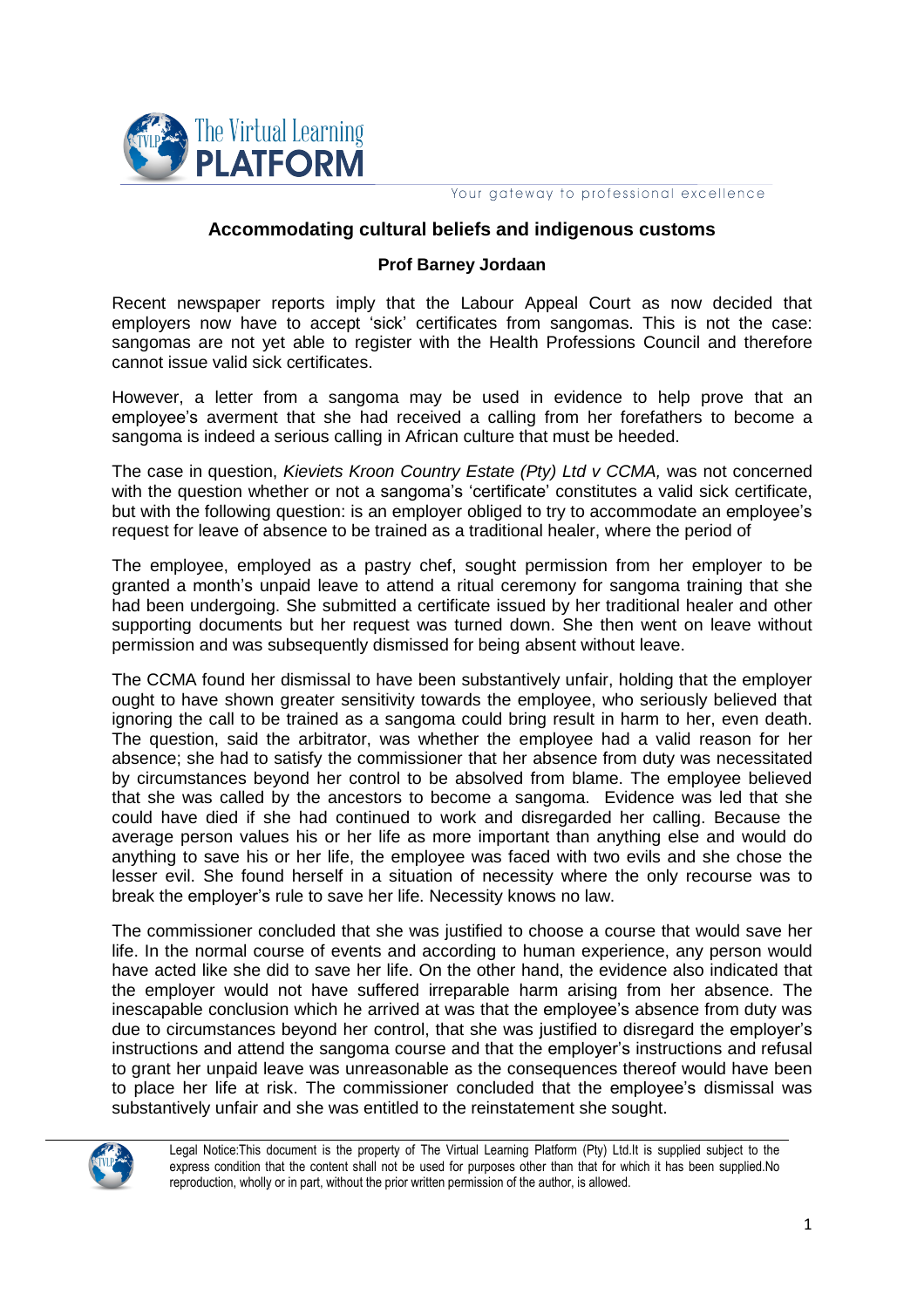On review, the court remarked as follows:

'This case sadly shows what happens when cultures clash in the workplace. On the one hand we have an applicant that was concerned about making money at all costs and on the other hand an employee who had visions and had believed that her ancestors were calling her to become a sangoma. The applicant does not regard a calling to be an ancestor as an illness. The third respondent believes that if she did not heed the calling to become a sangoma, she would become ill. ….'

'The [employee] was not sick. The provisions of the BCEA dealing with sick certificates do not apply. She did not apply for sick leave but had applied for unpaid leave to complete her training course to become a sangoma. The ultimate question that needs to be decided is whether [her] absence from work was justifiable. It is trite that in assessing the fairness of a dismissal for absenteeism the following factors are normally considered relevant: the reason for the employee's absence, the duration of the absence, the employee's work record, and the employer's treatment of this offence in the past. The onus rests on the employee to tender a reasonable explanation for his or her absence.'

The court found that the arbitrator's award was reasonable and accordingly dismissed the employer's application for the award to be set aside. The employee was reinstated.

The employer then appealed to the Labour Appeal Court but with the same result, i.e. the reinstatement order was upheld.

In a further case dealing with the issue of cultural accommodation, *Fairy Tales Boutique t/a baby City Centurion v CCMA & others,* the Labour Court on review also upheld a decision of the CCMA that the employer's decision to dismiss an employee who failed to attend a scheduled stock take to attend the funeral of her mother in law was unfair and demonstrated 'a callous disregard for the cultural practices of black employees and the family circumstances of the applicant.' The employee took care of her mother in law, who had been ill for some time. At the time of her dismissal for gross insubordination (she had been instructed to assist with a stock take but failed to arrive), the employee had already exhausted her family responsibility leave.

The commissioner held that the employee is entitled to disobey the employer's instruction where 'there was a family emergency and the applicant was needed, according to her custom, to make the myriad of arrangements associated with an African funeral.' She found further that the employer had not been unduly inconvenienced by the employee's failure to attend the stock-taking that weekend as it was common practice that employees from other stores would be brought in to assist. Indeed the applicant's evidence was that 12 employees had been brought in from other stores to assist. The employer had ample time to make such alternative arrangements. The commissioner's award was accordingly upheld and the employee reinstated.

What are the lessons emerging from these cases?

- **•** Employers must show sensitivity to and understanding of the cultural practices of employees.
- Absence from work to answer a calling from ancestors may in appropriate circumstances constitute a justifiable reason for absence from work.



Legal Notice:This document is the property of The Virtual Learning Platform (Pty) Ltd.It is supplied subject to the express condition that the content shall not be used for purposes other than that for which it has been supplied.No reproduction, wholly or in part, without the prior written permission of the author, is allowed.